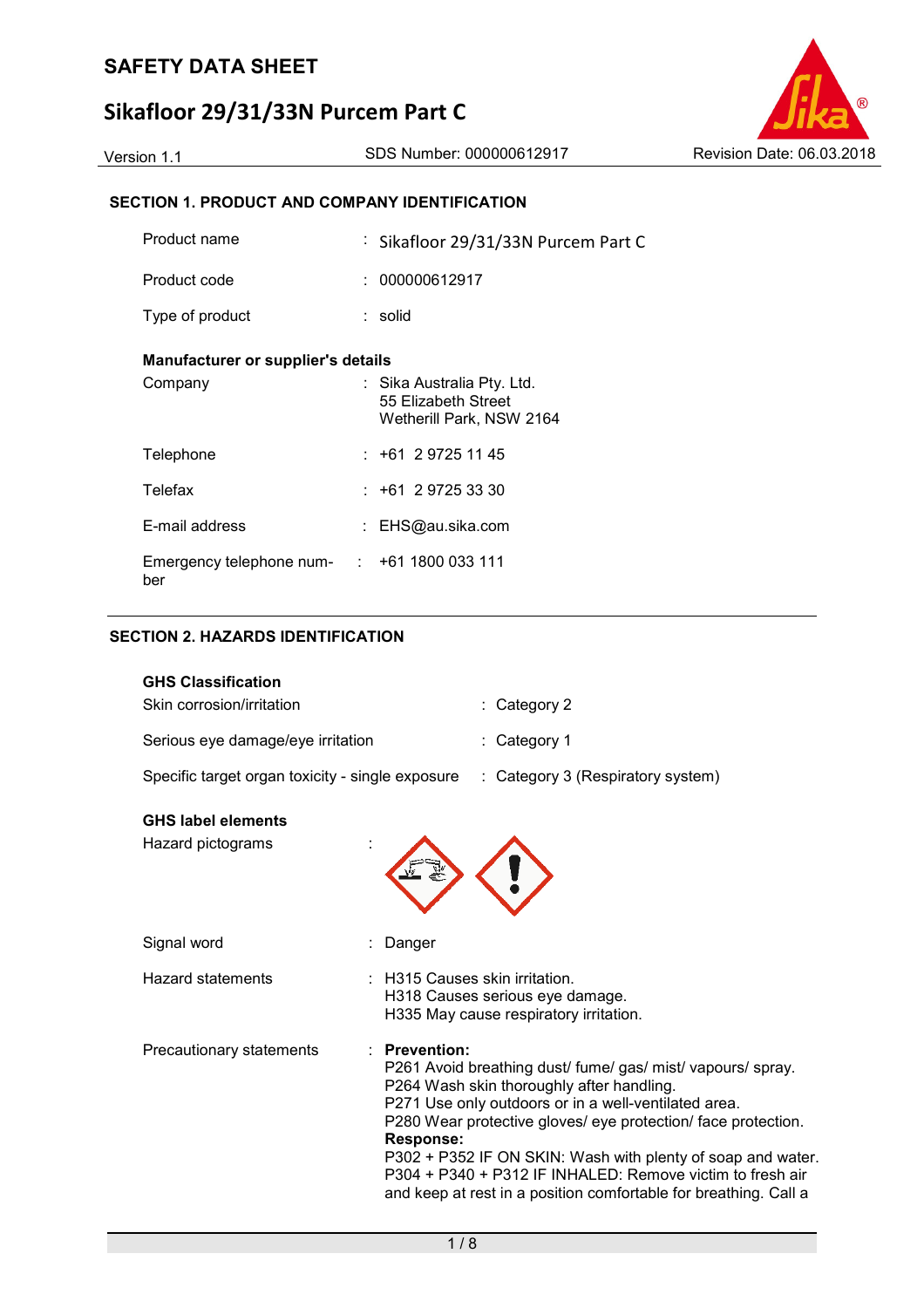

Version 1.1 SDS Number: 000000612917 Revision Date: 06.03.2018

POISON CENTER or doctor/ physician if you feel unwell. P305 + P351 + P338 + P310 IF IN EYES: Rinse cautiously with water for several minutes. Remove contact lenses, if present and easy to do. Continue rinsing. Immediately call a POISON CENTER/doctor. P332 + P313 If skin irritation occurs: Get medical advice/ attention. P362 Take off contaminated clothing and wash before reuse. **Storage:** 

P403 + P233 Store in a well-ventilated place. Keep container tightly closed.

### **Disposal:**

P501 Dispose of contents/ container to an approved waste disposal plant.

# **Other hazards which do not result in classification**

None known.

#### **SECTION 3. COMPOSITION/INFORMATION ON INGREDIENTS**

Substance / Mixture : Mixture

#### **Hazardous components**

| Chemical name                     | CAS-No.      | Concentration (%) |
|-----------------------------------|--------------|-------------------|
| Cement CEM I 52,5 R Aalborg weiss | Not Assigned | $>= 60 - 5 = 100$ |
| calcium dihydroxide               | 1305-62-0    | < 10              |

#### **SECTION 4. FIRST AID MEASURES**

| General advice          | : Move out of dangerous area.<br>Consult a physician.<br>Show this safety data sheet to the doctor in attendance.                                                                                                                                                                                                         |
|-------------------------|---------------------------------------------------------------------------------------------------------------------------------------------------------------------------------------------------------------------------------------------------------------------------------------------------------------------------|
| If inhaled              | : Move to fresh air.<br>Consult a physician after significant exposure.                                                                                                                                                                                                                                                   |
| In case of skin contact | : Take off contaminated clothing and shoes immediately.<br>Wash off with soap and plenty of water.<br>If symptoms persist, call a physician.                                                                                                                                                                              |
| In case of eye contact  | : Small amounts splashed into eyes can cause irreversible tis-<br>sue damage and blindness.<br>In the case of contact with eyes, rinse immediately with plenty<br>of water and seek medical advice.<br>Continue rinsing eyes during transport to hospital.<br>Remove contact lenses.<br>Keep eye wide open while rinsing. |
| If swallowed            | : Clean mouth with water and drink afterwards plenty of water.<br>Do not give milk or alcoholic beverages.<br>Never give anything by mouth to an unconscious person.<br>Obtain medical attention.                                                                                                                         |
| Most important symptoms | : irritant effects                                                                                                                                                                                                                                                                                                        |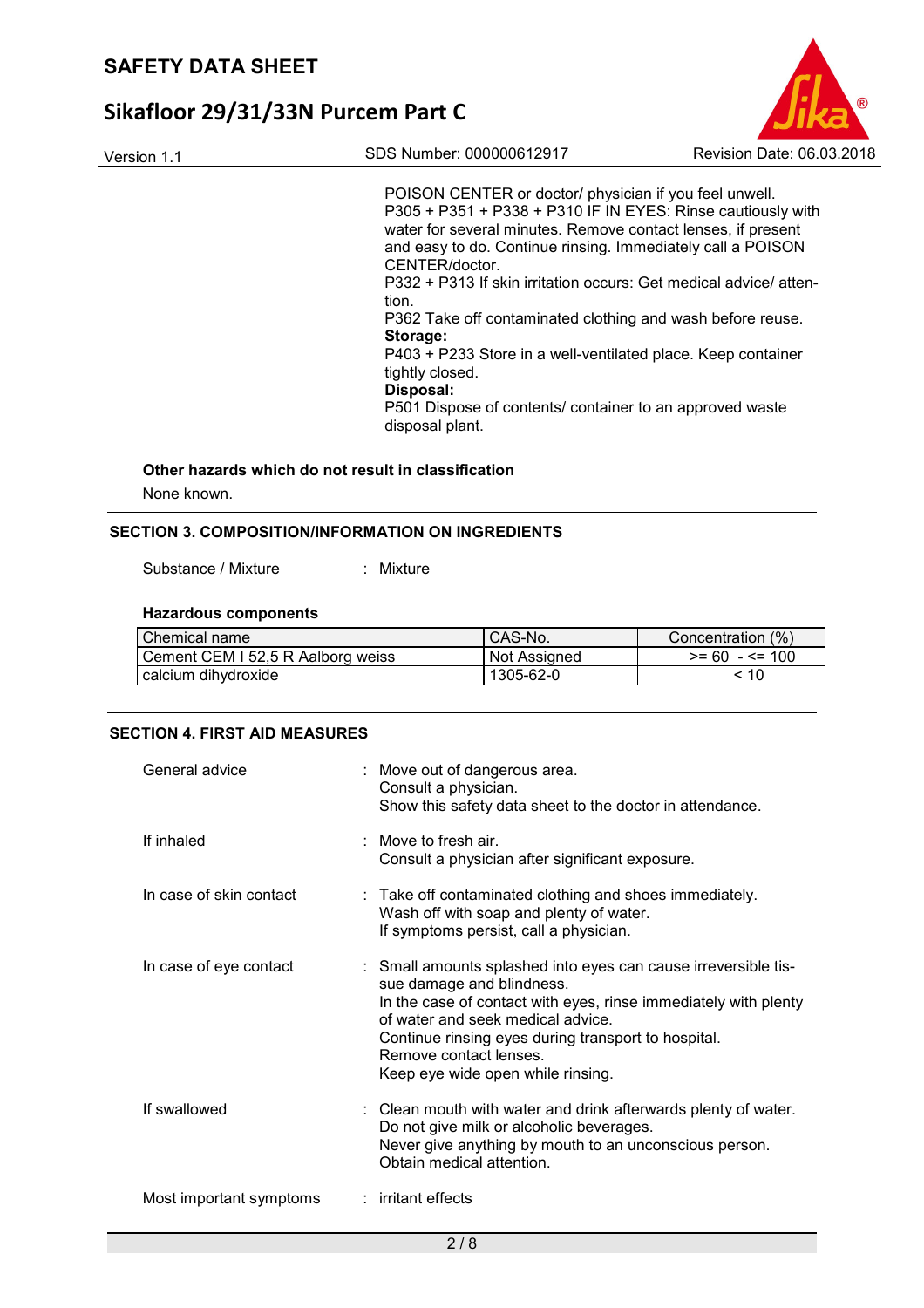| Version 1.1                            | SDS Number: 000000612917                                                                                                                                                                                                                               | Revision Date: 06.03.2018 |
|----------------------------------------|--------------------------------------------------------------------------------------------------------------------------------------------------------------------------------------------------------------------------------------------------------|---------------------------|
| and effects, both acute and<br>delayed | Cough<br>Respiratory disorder<br>Excessive lachrymation<br>Dermatitis<br>See Section 11 for more detailed information on health effects<br>and symptoms.<br>Causes skin irritation.<br>Causes serious eye damage.<br>May cause respiratory irritation. |                           |
| Notes to physician                     | : Treat symptomatically.                                                                                                                                                                                                                               |                           |
|                                        |                                                                                                                                                                                                                                                        |                           |

#### **SECTION 5. FIREFIGHTING MEASURES**

| Suitable extinguishing media                     | : Use extinguishing measures that are appropriate to local cir-<br>cumstances and the surrounding environment. |
|--------------------------------------------------|----------------------------------------------------------------------------------------------------------------|
| Hazardous combustion prod-<br>ucts               | : No hazardous combustion products are known                                                                   |
| Specific extinguishing meth-<br>ods              | : Standard procedure for chemical fires.                                                                       |
| Special protective equipment<br>for firefighters | $\therefore$ In the event of fire, wear self-contained breathing apparatus.                                    |

### **SECTION 6. ACCIDENTAL RELEASE MEASURES**

| Personal precautions, protec-<br>tive equipment and emer-<br>gency procedures | : Use personal protective equipment.<br>Deny access to unprotected persons.                                |
|-------------------------------------------------------------------------------|------------------------------------------------------------------------------------------------------------|
| Environmental precautions                                                     | : Try to prevent the material from entering drains or water<br>courses.                                    |
| Methods and materials for<br>containment and cleaning up                      | : Pick up and arrange disposal without creating dust.<br>Keep in suitable, closed containers for disposal. |

#### **SECTION 7. HANDLING AND STORAGE**

| Advice on protection against<br>fire and explosion | : Normal measures for preventive fire protection.                                                                                                                                                                                                                                                                                                                |
|----------------------------------------------------|------------------------------------------------------------------------------------------------------------------------------------------------------------------------------------------------------------------------------------------------------------------------------------------------------------------------------------------------------------------|
| Advice on safe handling                            | : Do not breathe vapours/dust.<br>Avoid exceeding the given occupational exposure limits (see<br>section 8).<br>Do not get in eyes, on skin, or on clothing.<br>For personal protection see section 8.<br>Smoking, eating and drinking should be prohibited in the ap-<br>plication area.<br>Follow standard hygiene measures when handling chemical<br>products |

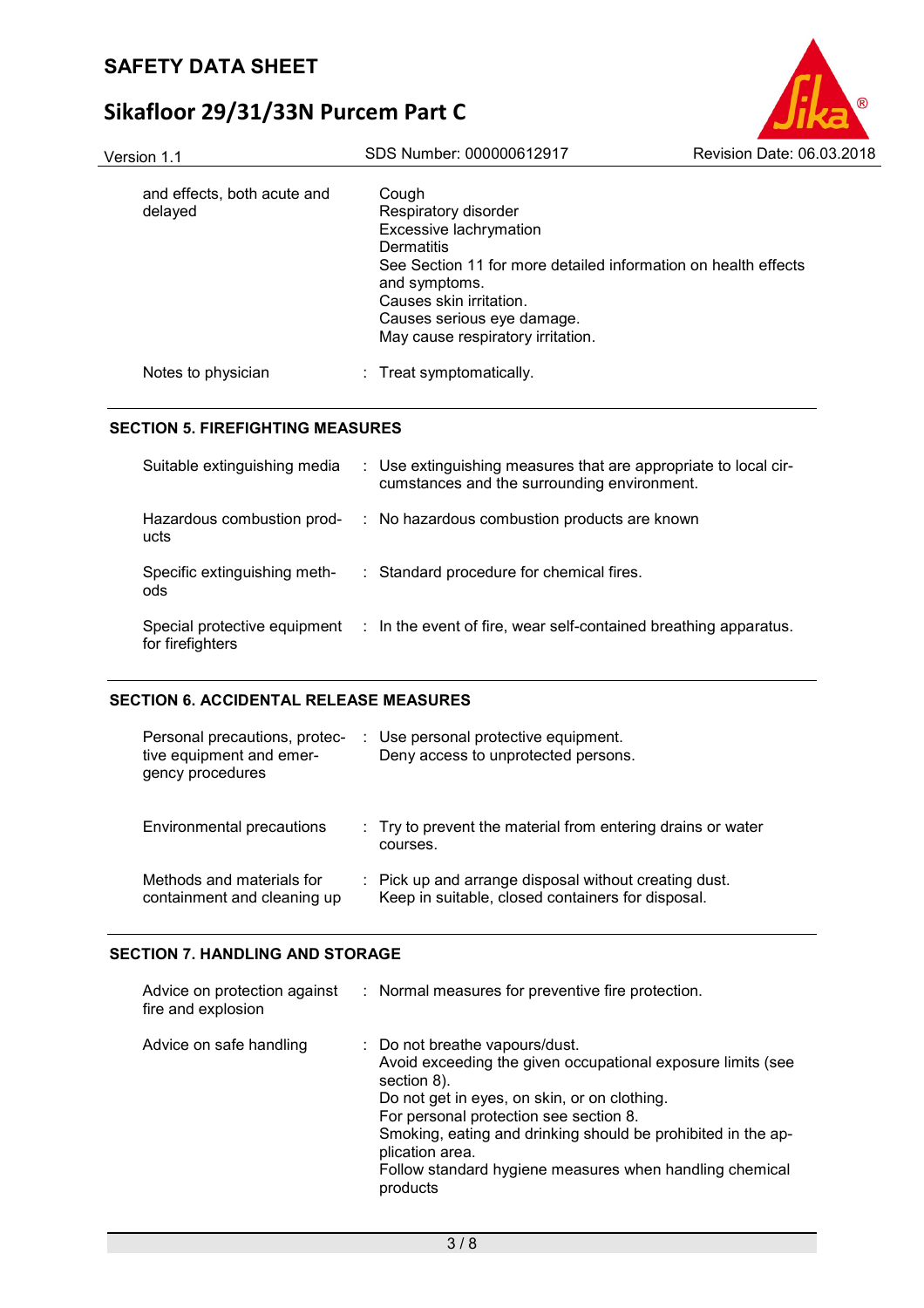| Version 1.1                 | SDS Number: 000000612917                                                                                                                                                                          | Revision Date: 06.03.2018 |
|-----------------------------|---------------------------------------------------------------------------------------------------------------------------------------------------------------------------------------------------|---------------------------|
| Hygiene measures            | : Handle in accordance with good industrial hygiene and safety<br>practice.<br>When using do not eat or drink.<br>When using do not smoke.<br>Wash hands before breaks and at the end of workday. |                           |
| Conditions for safe storage | : Store in original container.<br>Keep in a well-ventilated place.<br>Observe label precautions.<br>Store in accordance with local regulations.                                                   |                           |

#### **SECTION 8. EXPOSURE CONTROLS/PERSONAL PROTECTION**

| Components                    | CAS-No.                                                                                                                                                                                                                                                                                                                                                                                                                                                                             | Value type | Control parame-                                                                                                                 | <b>Basis</b> |
|-------------------------------|-------------------------------------------------------------------------------------------------------------------------------------------------------------------------------------------------------------------------------------------------------------------------------------------------------------------------------------------------------------------------------------------------------------------------------------------------------------------------------------|------------|---------------------------------------------------------------------------------------------------------------------------------|--------------|
|                               |                                                                                                                                                                                                                                                                                                                                                                                                                                                                                     | (Form of   | ters / Permissible                                                                                                              |              |
|                               |                                                                                                                                                                                                                                                                                                                                                                                                                                                                                     |            |                                                                                                                                 |              |
|                               |                                                                                                                                                                                                                                                                                                                                                                                                                                                                                     | exposure)  | concentration                                                                                                                   |              |
| calcium dihydroxide           | 1305-62-0                                                                                                                                                                                                                                                                                                                                                                                                                                                                           | <b>TWA</b> | $5$ mg/m $3$                                                                                                                    | AU OEL       |
| Personal protective equipment |                                                                                                                                                                                                                                                                                                                                                                                                                                                                                     |            |                                                                                                                                 |              |
| Respiratory protection        | : Use respiratory protection unless adequate local exhaust<br>ventilation is provided or exposure assessment demonstrates<br>that exposures are within recommended exposure guidelines.<br>The filter class for the respirator must be suitable for the max-<br>imum expected contaminant concentration<br>(gas/vapour/aerosol/particulates) that may arise when han-<br>dling the product. If this concentration is exceeded, self-<br>contained breathing apparatus must be used. |            |                                                                                                                                 |              |
| Hand protection               | : Chemical-resistant, impervious gloves complying with an ap-<br>proved standard should be worn at all times when handling<br>chemical products if a risk assessment indicates this is nec-<br>essary.                                                                                                                                                                                                                                                                              |            |                                                                                                                                 |              |
| Eye protection                |                                                                                                                                                                                                                                                                                                                                                                                                                                                                                     |            | : Safety eyewear complying with an approved standard should<br>be used when a risk assessment indicates this is necessary.      |              |
| Skin and body protection      | cific work-place.                                                                                                                                                                                                                                                                                                                                                                                                                                                                   |            | : Choose body protection in relation to its type, to the concen-<br>tration and amount of dangerous substances, and to the spe- |              |

#### **Components with workplace control parameters**

### **SECTION 9. PHYSICAL AND CHEMICAL PROPERTIES**

| Appearance      | : solid             |
|-----------------|---------------------|
| Colour          | white               |
| Odour           | : characteristic    |
| Odour Threshold | : No data available |
| pH              | No data available   |

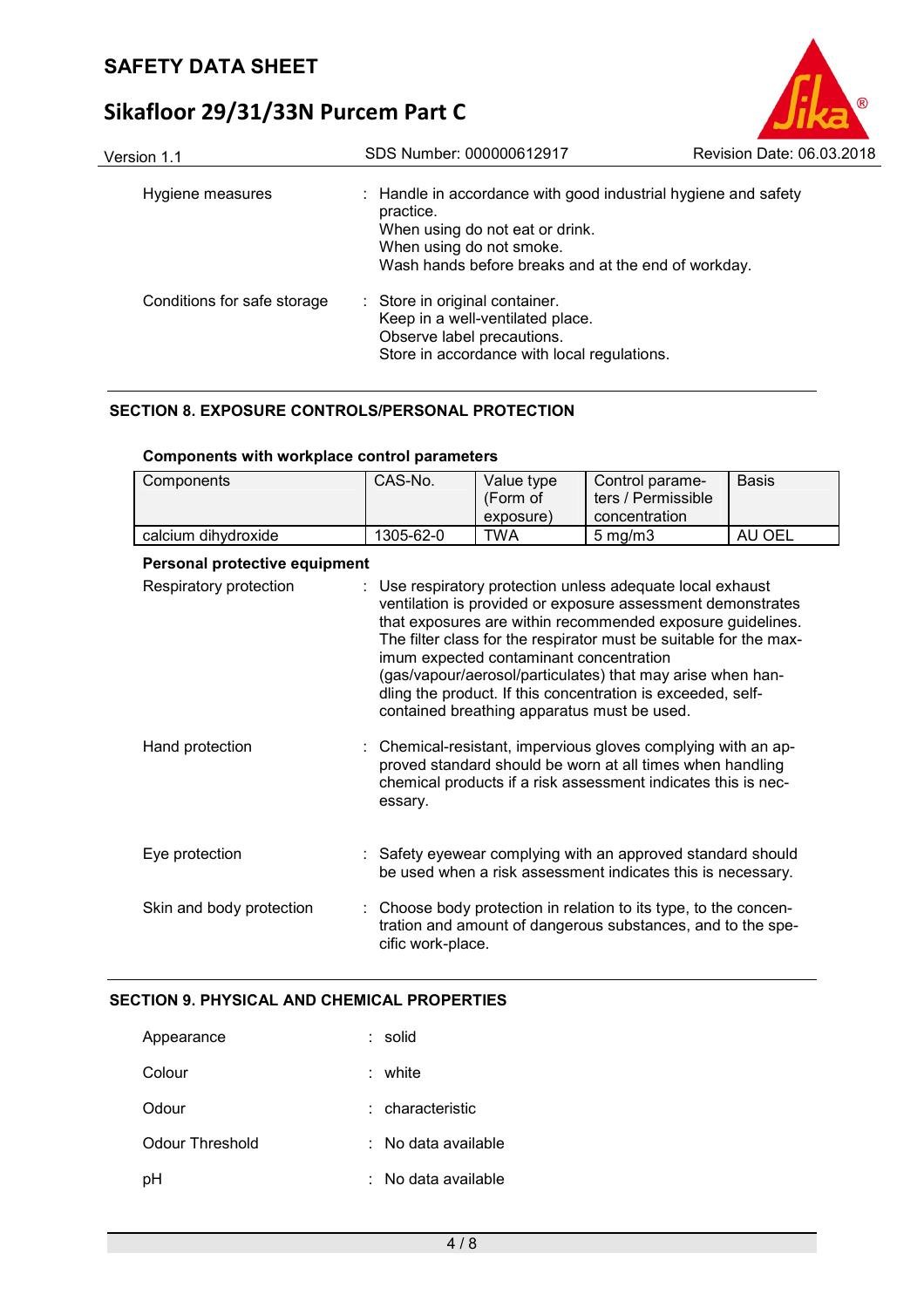## **SAFETY DATA SHEET**

# **Sikafloor 29/31/33N Purcem Part C**

| Version 1.1 |                                            | SDS Number: 000000612917                       | Revision Date: 06.03.2018 |  |
|-------------|--------------------------------------------|------------------------------------------------|---------------------------|--|
|             | Melting point/range / Freezing<br>point    | : No data available                            |                           |  |
|             | Boiling point/boiling range                | : No data available                            |                           |  |
|             | Flash point                                | : > 93.3 °C (> 199.9 °F)<br>Method: closed cup |                           |  |
|             | Evaporation rate                           | : No data available                            |                           |  |
|             | Flammability                               | : No data available                            |                           |  |
|             | Upper explosion limit                      | : No data available                            |                           |  |
|             | Lower explosion limit                      | : No data available                            |                           |  |
|             | Vapour pressure                            | : No data available                            |                           |  |
|             | Relative vapour density                    | : No data available                            |                           |  |
|             | Density                                    | : 1.6 g/cm3 (20 °C (68 °F) ())                 |                           |  |
|             | Solubility(ies)<br>Water solubility        | : No data available                            |                           |  |
|             | Solubility in other solvents               | : No data available                            |                           |  |
|             | Partition coefficient: n-<br>octanol/water | : No data available                            |                           |  |
|             | Auto-ignition temperature                  | : No data available                            |                           |  |
|             | Decomposition temperature                  | : No data available                            |                           |  |
|             | Viscosity<br>Viscosity, dynamic            | No data available                              |                           |  |
|             | Viscosity, kinematic                       | Not applicable                                 |                           |  |
|             | <b>Explosive properties</b>                | No data available                              |                           |  |
|             | Molecular weight                           | No data available                              |                           |  |
|             |                                            |                                                |                           |  |

a ®

#### **SECTION 10. STABILITY AND REACTIVITY**

| Reactivity                              | : No dangerous reaction known under conditions of normal use. |
|-----------------------------------------|---------------------------------------------------------------|
| Chemical stability                      | : The product is chemically stable.                           |
| Possibility of hazardous reac-<br>tions | : Stable under recommended storage conditions.                |
| Conditions to avoid                     | $\therefore$ No data available                                |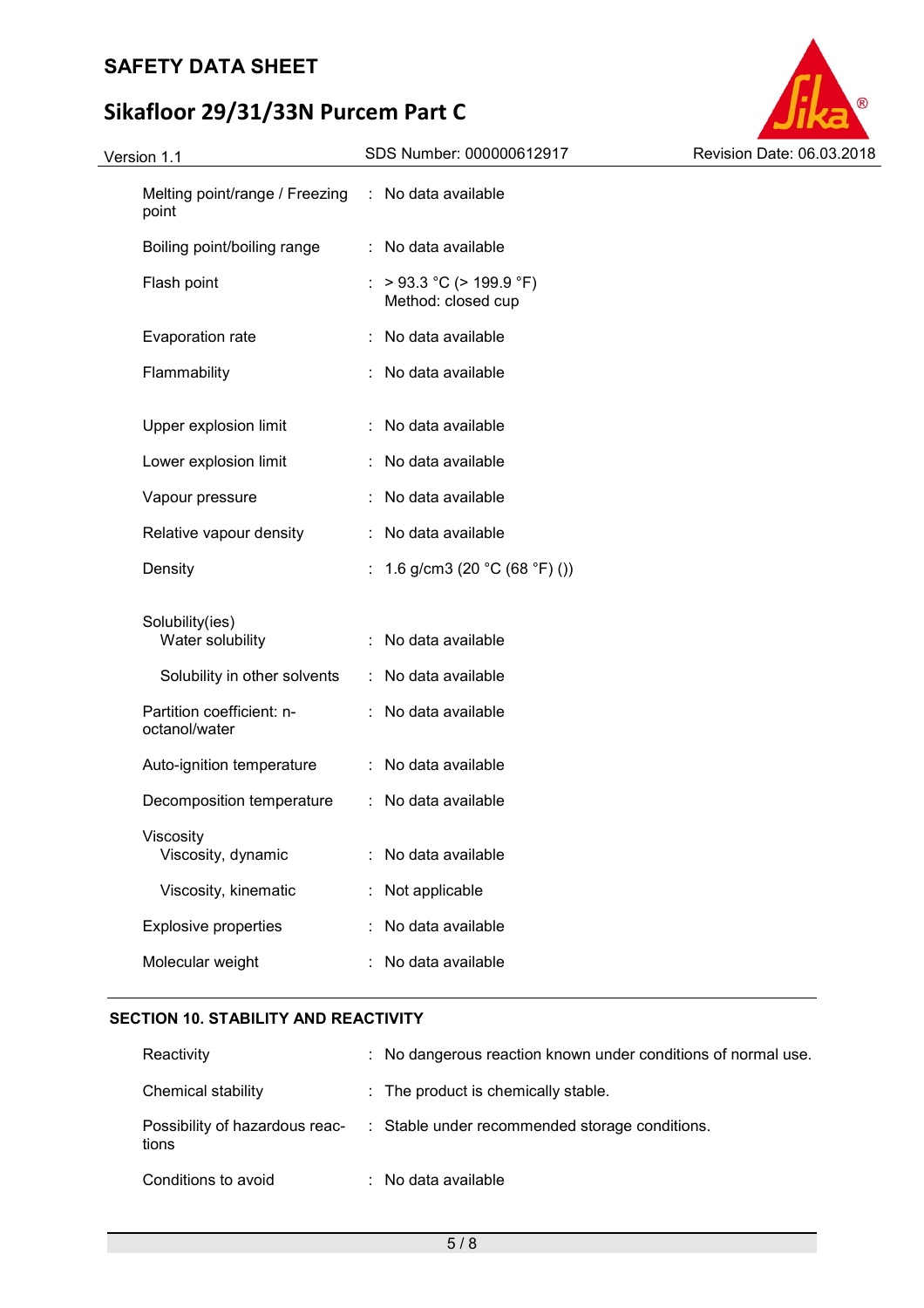## **SAFETY DATA SHEET**

# **Sikafloor 29/31/33N Purcem Part C**



| <b>GIOIUII</b> I.I                  |                                                                                 |  |
|-------------------------------------|---------------------------------------------------------------------------------|--|
| Incompatible materials              | : No data available                                                             |  |
| Hazardous decomposition<br>products | $\overline{\phantom{a}}$<br>No decomposition if stored and applied as directed. |  |

#### **SECTION 11. TOXICOLOGICAL INFORMATION**

## **Acute toxicity**

No data available

#### **Skin corrosion/irritation**

Causes skin irritation.

#### **Serious eye damage/eye irritation**

Causes serious eye damage.

#### **Respiratory or skin sensitisation**

Skin sensitisation: Not classified based on available information. Respiratory sensitisation: Not classified based on available information.

#### **Chronic toxicity**

#### **Germ cell mutagenicity**

Not classified based on available information.

#### **Carcinogenicity**

Not classified based on available information.

#### **Reproductive toxicity**

Not classified based on available information.

#### **STOT - single exposure**

May cause respiratory irritation.

#### **STOT - repeated exposure**

Not classified based on available information.

#### **Aspiration toxicity**

Not classified based on available information.

#### **SECTION 12. ECOLOGICAL INFORMATION**

**Ecotoxicity**  No data available **Persistence and degradability**  No data available **Bioaccumulative potential**  No data available **Mobility in soil**  No data available **Other adverse effects Product:**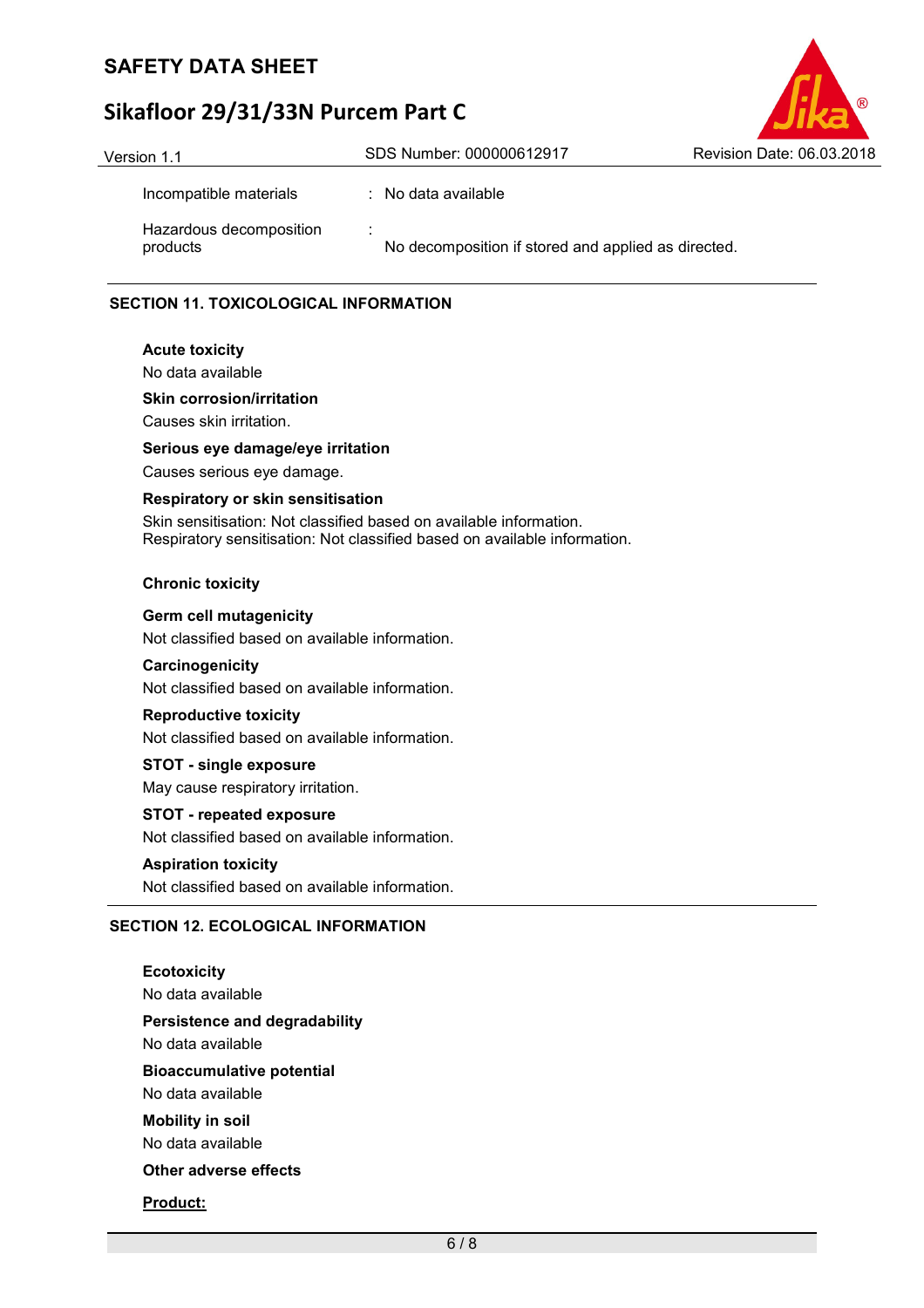

Version 1.1 SDS Number: 000000612917 Revision Date: 06.03.2018

Additional ecological information : There is no data available for this product.

### **Components:**

**Cement CEM I 52,5 R Aalborg weiss:** 

Additional ecological infor-: There is no data available for this product. mation

### **SECTION 13. DISPOSAL CONSIDERATIONS**

| <b>Disposal methods</b> |                                                                                                                                        |
|-------------------------|----------------------------------------------------------------------------------------------------------------------------------------|
| Waste from residues     | : Do not contaminate ponds, waterways or ditches with chemi-<br>cal or used container.<br>Send to a licensed waste management company. |
| Contaminated packaging  | : Empty remaining contents.<br>Dispose of as unused product.<br>Do not re-use empty containers.                                        |

#### **SECTION 14. TRANSPORT INFORMATION**

**International Regulations IATA-DGR** Not dangerous goods **IMDG-Code** Not dangerous goods

**Transport in bulk according to Annex II of MARPOL 73/78 and the IBC Code**  Not applicable for product as supplied.

#### **National Regulations**

**ADG** Not dangerous goods

#### **SECTION 15. REGULATORY INFORMATION**

| Safety, health and environmental regulations/legislation specific for the substance or mix-<br>ture       |                                                                                                                                                                      |
|-----------------------------------------------------------------------------------------------------------|----------------------------------------------------------------------------------------------------------------------------------------------------------------------|
| Standard for the Uniform<br>No poison schedule number allocated<br>Scheduling of Medicines and<br>Poisons |                                                                                                                                                                      |
| International Chemical Weapons Convention (CWC)<br>Schedules of Toxic Chemicals and Precursors            | Not applicable                                                                                                                                                       |
| <b>Prohibition/Licensing Requirements</b>                                                                 | There is no applicable prohibition or<br>notification/licensing requirements,<br>including for carcinogens under<br>Commonwealth, State or Territory<br>legislation. |